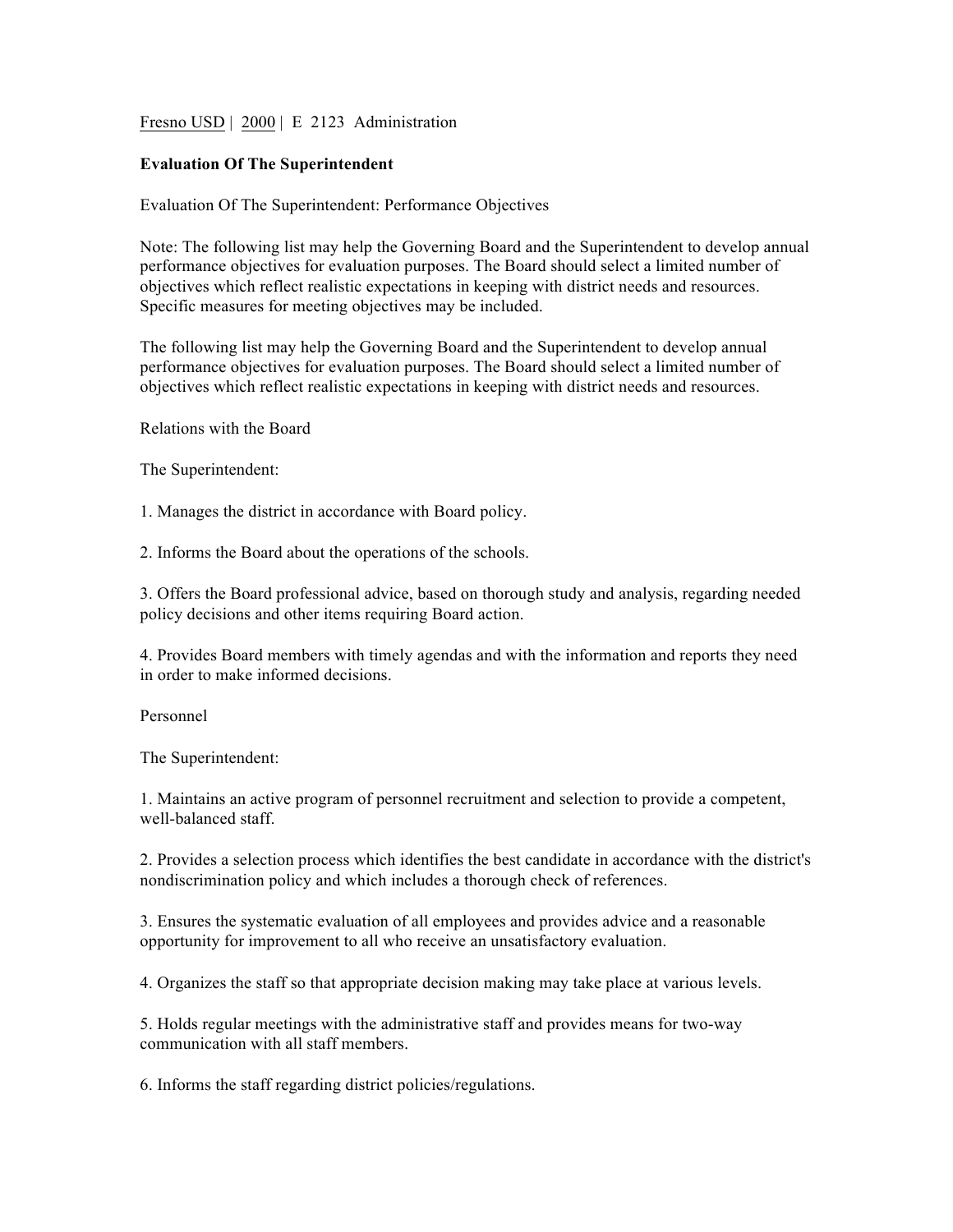7. Provides a program for continuing growth and professional development of teachers and principals; periodically reviews and reorganizes staff duties and/or responsibilities as necessary to take full advantage of the staff's special competencies.

8. Ensures that a satisfactory process exists for hearing employees' complaints and taking subsequent action.

9. Has the confidence and respect of the staff and makes himself/ herself available to the staff within reasonable limitations.

10. Encourages team spirit, research and creativity among employees.

Instructional Program

The Superintendent:

1. Provides for the continuous appraisal of the instructional program.

2. Actively promotes improvement of the curriculum and instructional materials; ensures that the staff and community are involved in this effort.

3. Promotes efforts to improve the quality of teaching.

4. Investigates current educational practices and initiates innovation.

Noninstructional Operations

The Superintendent:

1. Ensures that district records are maintained in accordance with law.

2. Provides for a safe school environment.

3. Develops long-range plans for new sites and facilities or for the closure of existing sites where needed.

4. Provides a program of preventive maintenance for school facilities.

5. Ensures that district business functions are efficiently managed by qualified personnel.

6. Ensures that the budget is planned in terms of educational priorities and that it provides for the improvement of the educational program.

7. Seeks out new funding sources for the schools.

Community Relations

The Superintendent: